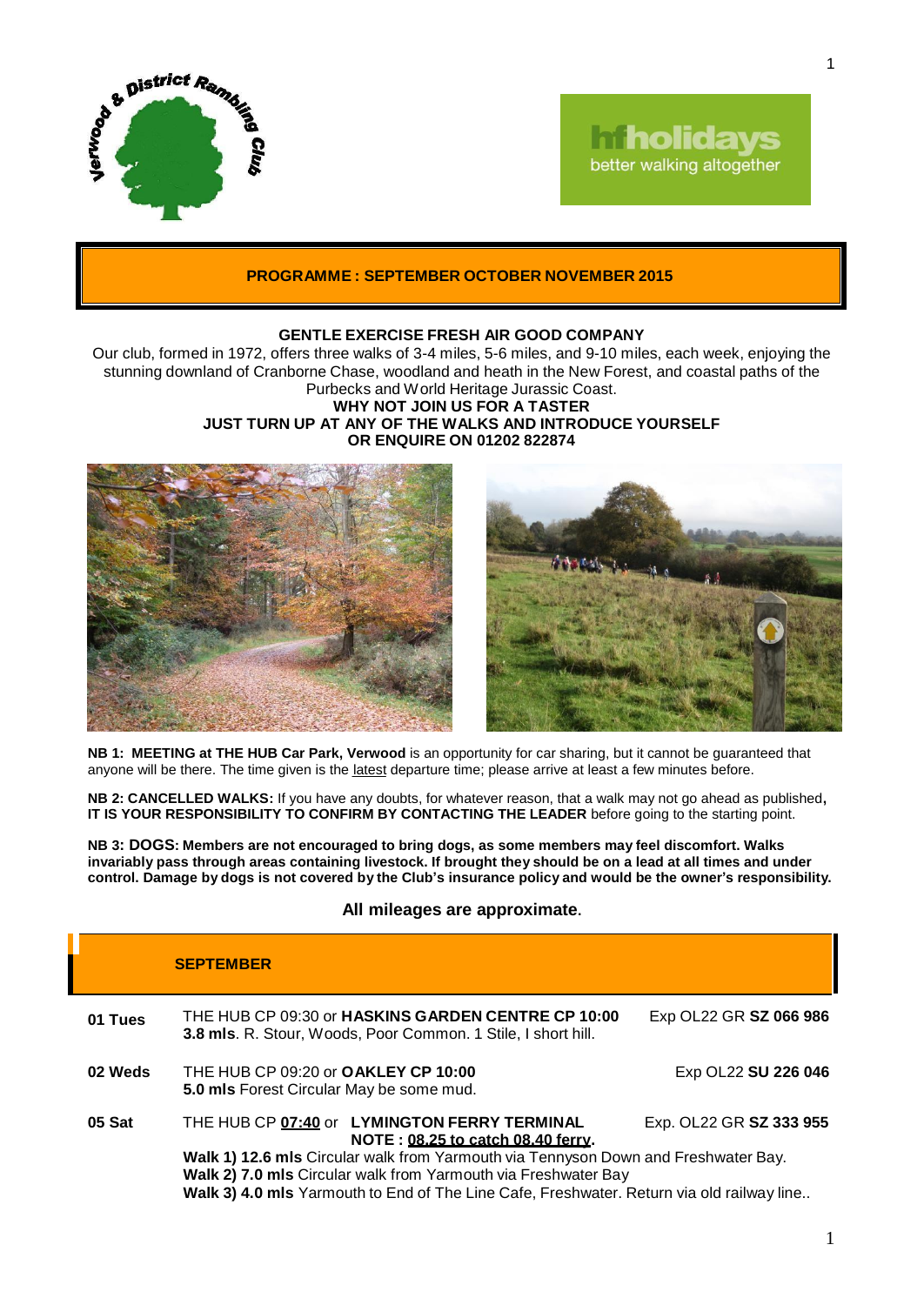|                  | 2                                                                                                                                                                                                             |  |
|------------------|---------------------------------------------------------------------------------------------------------------------------------------------------------------------------------------------------------------|--|
| 05 Sat<br>cont'd | Car Park charges vary. Ferry Fare £10.70 (Seniors)<br>Please register your interest with the appropriate leader in case of last minute changes.                                                               |  |
| 08 Tues          | THE HUB CP 09:20 or GODSHILL CP 10:00<br>Exp OL22 GR SU 177 161<br>3.4mls Densome Corner, Stricklands Plantation, Godshill Inclosure. Could be muddy, some<br>inclines, 2 stiles.                             |  |
| 09Weds           | THE HUB CP 09:25 or WHITE MILL NT CP 10:00<br>Exp 118 GR ST 958 007<br>5.0 mls Stour Valley Way alongside river, Shapwick, Half Mile Drove and return to White Mill.<br>Mostly flat, mud possible, NT stiles  |  |
| 11 Fri           | THE HUB CP 09:00 or WINFRITH NEWBURGH CHURCH CP 10:15<br>OL15 GR SY 805 844<br>9.5 mls Owermoigne Down, Holworth, Daggers Gate                                                                                |  |
| 13 Sunday        | THE HUB CP 09:15 or FRITHAM CP 10:00<br>Exp OL22 SU 230 141<br>6.5 mls Amberwood Inclosure, Pitts Wood Inclosure, Picket Corner, Eyeworth Wood                                                                |  |
| 15Tues           | THE HUB CP 09:15 or THE MOOT CP DOWNTON 10:00<br>Exp OL130 GR SU 181 212<br>3.5 mls Downton, Barford Park Farm, Avon Valley Path. Minor Roads, paths, tracks and stiles.<br>Could be muddy.                   |  |
| 16 Weds          | THE HUB CP 09:20 or ABBOTTS WELL CP 10:00<br>Exp OL22 GR SU 179 129<br>6.0 mls Ogdens, Hasley Inclosure, Sloden Inclosure, Hampton Ridge                                                                      |  |
| 19 Sat           | THE HUB CP 09:20 or ABBOTS WELL CP 10:00<br>Exp OL22 GR SU 177 128<br>8.9 mls Hampton Ridge, Pitts Wood, Godshill, and Stucton. Mainly forest tracks, footpaths,<br>stiles, streams to cross. Could be muddy. |  |
| 22Tues           | THE HUB 09:20 or <b>BADBURY RINGS CP 10:00</b><br>Exp118 GR ST 960 031<br>3.0 mls Walk on National Trust established routes.                                                                                  |  |
| 23 Weds          | <b>NO WALK SUBMITTED</b>                                                                                                                                                                                      |  |
| <b>25 Fri</b>    | THE HUB CP 09:15 or CHILD OKEFORD Village Hall CP 10:00<br>Exp 117 GR ST 835 124<br>10.0 mls Melway Fm, Trailway to Stourpaine, Durweston, Bonsley copse, Shillingstone,<br>Trailway.                         |  |
| 27 Sunday        | <b>NO WALK SUBMITTED</b>                                                                                                                                                                                      |  |
| 29 Tues          | <b>NOTE: THE HUB VERWOOD 09:30</b><br><b>DON'T FORGET BUS PASSES</b><br>3.5 mls. No 302 (Salisbury) bus to Cripplestile & walk back. May be muddy after rain.                                                 |  |
| 30 Weds          | THE HUB CP 09:20 or LINFORD BOTTOM CP 10:00<br>Exp OL22 GR SU 181 072<br>5.0 mls Forest Circular may be muddy usual Autumn conditions.                                                                        |  |
|                  | <b>OCTOBER</b>                                                                                                                                                                                                |  |
| 03 Sat           | THE HUB CP 09:20 or FARNHAM 10:00 In Road, Side of Museum Exp118 GR ST 959 151<br>8.5 mls Farnham and the Tarrant Valley                                                                                      |  |
| 06 Tues          | THE HUB CP 09:30 or MANSWOOD PLAY AREA 10:00<br>Exp 118 GR ST 984 080<br>3.5 mls Country tracks.                                                                                                              |  |
| 07 Weds          | THE HUB CP 09:15 or CHARLTON MARSHALL Church lay by 10:00<br>Exp118 ST 900 040<br>5.0mls Circular gently undulating couple of hills                                                                           |  |

**09 Fri** THE HUB CP 09:00 or **KINGSTON CP 10:15** Exp OL 15 GR **SY 954 796 10.0 mls** Swire Head, Kimmeridge, Ridgeway & West Hills, Corfe Castle, Corfe Common.

I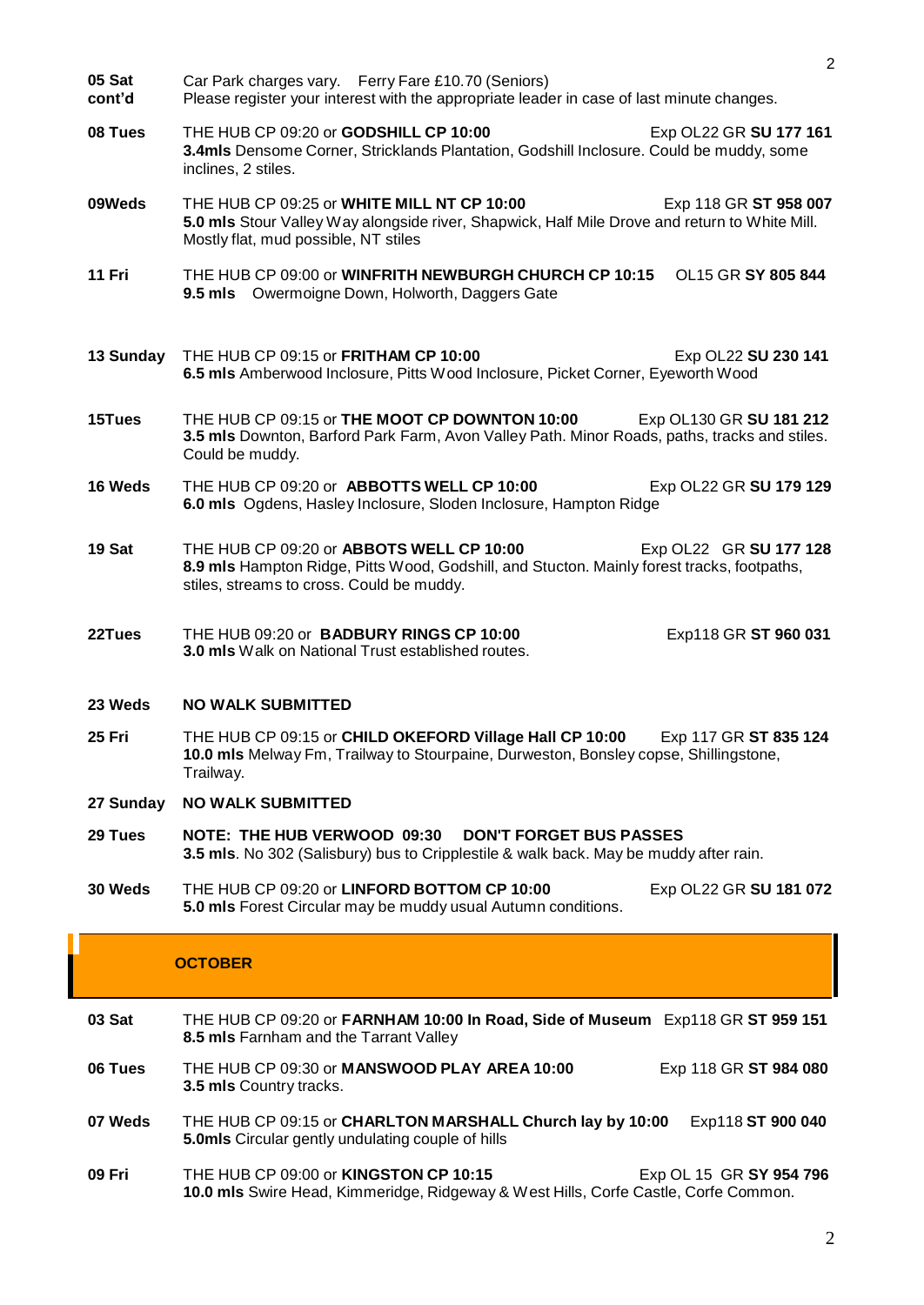### **10 Sunday NO WALK SUBMITTED**

- **13Tues** THE HUB CP 09:20 or **UPTON HEATH Corfe Mullen 10:00** Exp 118 GR **SY 986 958 3.0 mls** Undulating route, taking in disused rail route and Nature Reserve. Open views. **Meet in car park, off Springdale Road**
- **14 Weds** THE HUB CP 09:35 or **WHITE SHEET HILL CP 10:00** Exp 118 GR **SU 047 036 5.0 mls** Bee Garden, Summerlug, Cross Keys, Crooked Willows Farm, Paradise House, Lower Row, Broadlawn, Higher Row.
- **17 Sat** THE HUB CP 09:10 or **AFFPUDDLE CP & Picnic Area 10:00** Exp 117 GR **SY 804 924 9.5mls.** Affpuddle, Athelhampton, Tolpuddle & Briantspuddle. Field/farm tracks, woodland paths & village streets. Muddy in places.
- **20 Tues NOTE :POTTERNE PARK 09:45 next to Tennis Coutrs** OL 22 GR **SU 096 076 3.0 mls** Easy flat walk round Moors Valley with stop for coffee at centre
- **21 Weds** THE HUB CP 09:30 or **CHURCHILL ARMS Alderholt 10:00** Exp OL22 GR **SU 107 126 5.5 mls** Undulating circular with 13 stiles.

# **23 Fri NO WALK SUBMITTED**<br>**25 Sunday NO WALK SUBMITTED**

# **25 Sunday NO WALK SUBMITTED**

- **27 Tues** THE HUB CP 9.20 or **BADBURY RINGS 10:00** Exp 118 GR **SU 962 032 3.0 mls** Easy undulating walk 1 NT stile.
- **28 Weds** THE HUB CP 09:20 or **THE MOOT CP DOWNTON 10:00** Exp 130 GR **SU 182 214 5.5 mls** Barford Down, Standlynch, Trafalgar Park Avon Valley Path. 4/5 styles & mud.
- **31 Sat** THE HUB 9:00 or **CORFE CASTLE N T C P 10:15** Exp OL15 GR **SY 959 823 9.0 mls** Ridgeway Hill, Grange Arch, Purbeck Way undulating.- steep in places

### **NOVEMBER**

### **03 Tues NO WALK SUBMITTED**

- **04 Weds** THE HUB CP 09:20 or **GUSSAGE ALL SAINTS Church, In Road 10:00** Exp 118 **ST 999 108 5.5mls** Circular gentle hills.
- **06 Fri** THE HUB CP 09:20 or **GUSSAGE ALL SAINTS Church, In Road 10:00** Exp 118 **ST 999 108 8.5 mls** Wimborne St Giles, Harley Down ,Roman Rd.Undulating.

### **08 Sunday NO WALK SUBMITTED**

**10 Tues** THE HUB 09:40 or **WEST MOORS 10:00 CP behind TESCO** Exp OL 22 GR **SU 080 026 3.0 mls**. Riverside Path, Uddens Plantation and Sawmill. Flat and no stiles

### **11 Weds NO WALK SUBMITTED**

- **14 Sat** THE HUB CP THE HUB 09:15 or **MARTIN DOWN CP (A354 ) 10:00** Exp 118 GR **SU 037 201 10.0 mls** Kits Grave, Woodyates Manor, Pribdean Wood, Shermal Gate, Garston Wood Woodyates,. Undulating, could be muddy. Leaders at start **Ann & David Lanigan 01202 893981 Mob 07966 386000**
- **17 Tues** THE HUB CP 09:15 or **JANESMOOR POND CP 10:00** Exp OL22 **SU 247135 3.25 mls**. King's Garn Gutter Inclosure, Salisbury Trench, Coppice of Linwood. Undulating forest on mainly gravel paths.
- **18 Weds** THE HUB CP 09:30 or **West Wimborne Road FERNDOWN** Exp OL22 GR **SU 066 008 Park in lay by opposite Enterpise Car hire or Bracken Road 5.5 mls** Stapehill and Ferndown Common heath and woods.